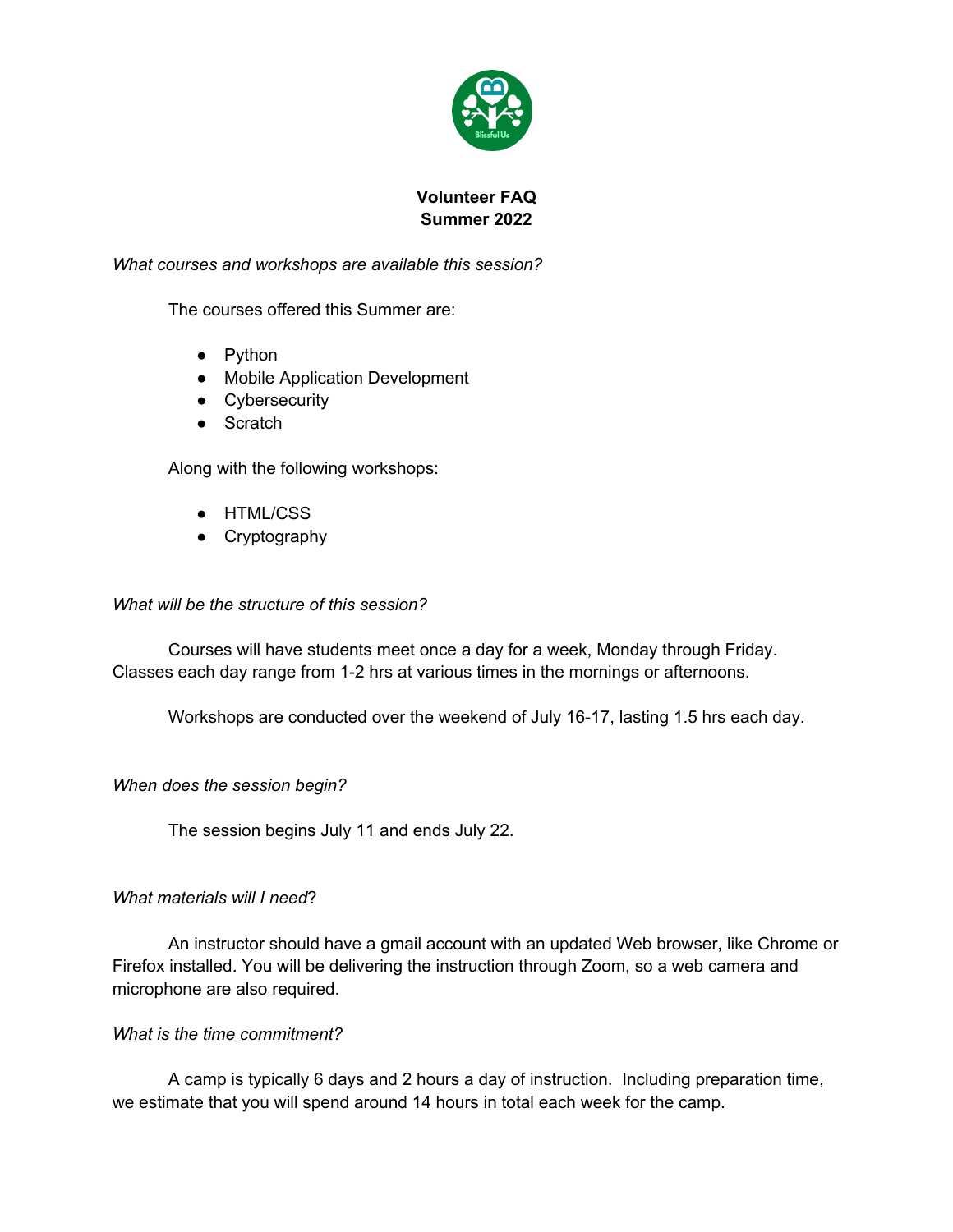

A workshop is during a weekend and 1.5 hours per day. Including preparation time, we estimate that you will spend around 4 hours volunteering for a workshop.

## *Will I receive any volunteer hours for my school by working at Blissful Coding Club?*

Yes! Please check with your school's policy for specific requirements when volunteering with 501(c)(3) organizations.

### *What does the curriculum look like?*

Blissful assembles its own curriculum from a variety of non profit organizations like Harvard Creative Computing, MIT's Scratch, and CMU's CS Academy. The curriculum was built to give students the opportunity to learn a subject their schools do not provide while offering instructors the opportunity to offer their own unique input into problems. Students attend Blissful courses because they are looking for someone to show them how to code.

*What is the schedule for this Spring?* 

| <b>Summer 2022 Schedule</b>                           |                   |              |             |  |  |  |
|-------------------------------------------------------|-------------------|--------------|-------------|--|--|--|
| *Camps: 1 week long, presentation day on Saturday     |                   |              |             |  |  |  |
| *Workshops: 1 weekend only, 1.5 hrs each day          |                   |              |             |  |  |  |
| * all classes and workshops are 100% free and virtual |                   |              |             |  |  |  |
| <b>Beginner Python</b>                                | <b>July 11-15</b> | 10am-12pm    | Grades 2-5  |  |  |  |
| <b>Intermediate Python</b>                            | July 11-15        | 10am-12pm    | Grades 6-8  |  |  |  |
| <b>Advanced Python</b>                                | <b>July 11-15</b> | 10am-12pm    | Grades 9-12 |  |  |  |
| <b>Beginner Cybersecurity</b>                         | <b>July 11-15</b> | 1pm-2pm      | Grades 2-6  |  |  |  |
| <b>Advanced Cybersecurity</b>                         | July 11-15        | 1pm-2pm      | Grades 7-12 |  |  |  |
| <b>Beginner Scratch</b>                               | <b>July 18-22</b> | 10am-12pm    | Grades 2-5  |  |  |  |
| <b>Advanced Scratch</b>                               | <b>July 18-22</b> | 10am-12pm    | Grades 6-12 |  |  |  |
| <b>Beginner App Dev</b>                               | July 18-22        | 1pm-3pm      | Grades 2-5  |  |  |  |
| <b>Advanced App Dev</b>                               | <b>July 18-22</b> | 1pm-3pm      | Grades 6-12 |  |  |  |
| <b>Workshops:</b>                                     |                   |              |             |  |  |  |
| <b>HTML/CSS</b>                                       | July 16-17        | 11am-12:30pm | All grades  |  |  |  |
| Cryptography                                          | <b>July 16-17</b> | 2pm-3:30pm   | All grades  |  |  |  |